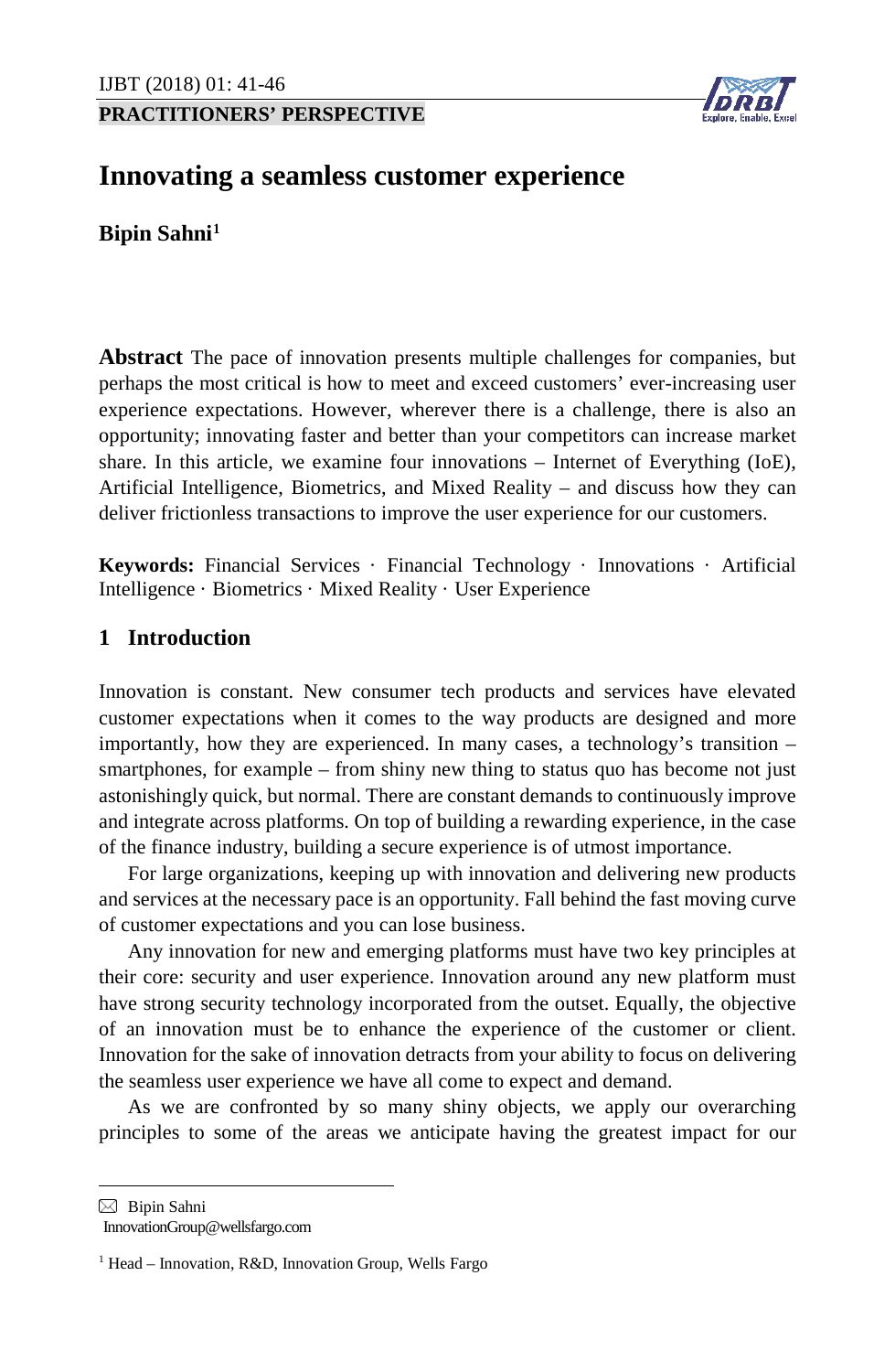customers. These include the Internet of Everything, Artificial Intelligence, Biometrics, and Mixed Reality.

## **2 Internet of everything**

#### **2.1 Connecting data in one ecosystem**

According to Analytics Week [1], by the year 2020, there will be about 1.7 megabytes of new information created every second for every human being on the planet. Part of what will drive the seemingly ever-increasing explosion of data is the Internet of Everything.

The Internet of Everything enables networking and data-sharing with any connected device, and the number of connected devices is only going to grow: from iPhones and wearables to refrigerators and cars. IoE, and the smart networks that support and analyze all the data these objects generate, will mean people will be able to interact with devices in a way that has not been possible before.

For example, a smart fridge could alert you when you need milk. By saying "yes" when prompted by your smartphone, you will trigger approval for the refrigerator to place an order for more milk, which could then be delivered by your local grocery store.

Another example could be streaming the latest Hollywood or Bollywood movie to your smart TV. The fee for the film could depend on the number of people watching in your living room, which could be calculated by a smart LED lightbulb detecting the presence of people in its vicinity.

With both of these examples, people are doing ordinary things – buying milk and watching movies – but in a radically different way. And what is that radical difference? A financial transaction that is frictionless within the overall user experience.

#### **2.2 Endless applications**

Other use cases are already proving themselves. For example, applications such as auto insurance telematics that capture driver performance, or commercial real estate building-management systems that use built-in censors to manage energy usage, environmental comfort, and security, are already becoming prevalent.

Within finance, examples include IoE-sensitive lease pricing, which uses data collected from connected devices to better understand collateral values for leasing deals, or using IoE data to assess creditworthiness. As devices and data become more connected, banks also have the opportunity to begin functioning as platforms for micropayments.

The financial applications of IoE are endless, and will become integrated into the facets of daily life. After all, there is a financial component to almost everything we do.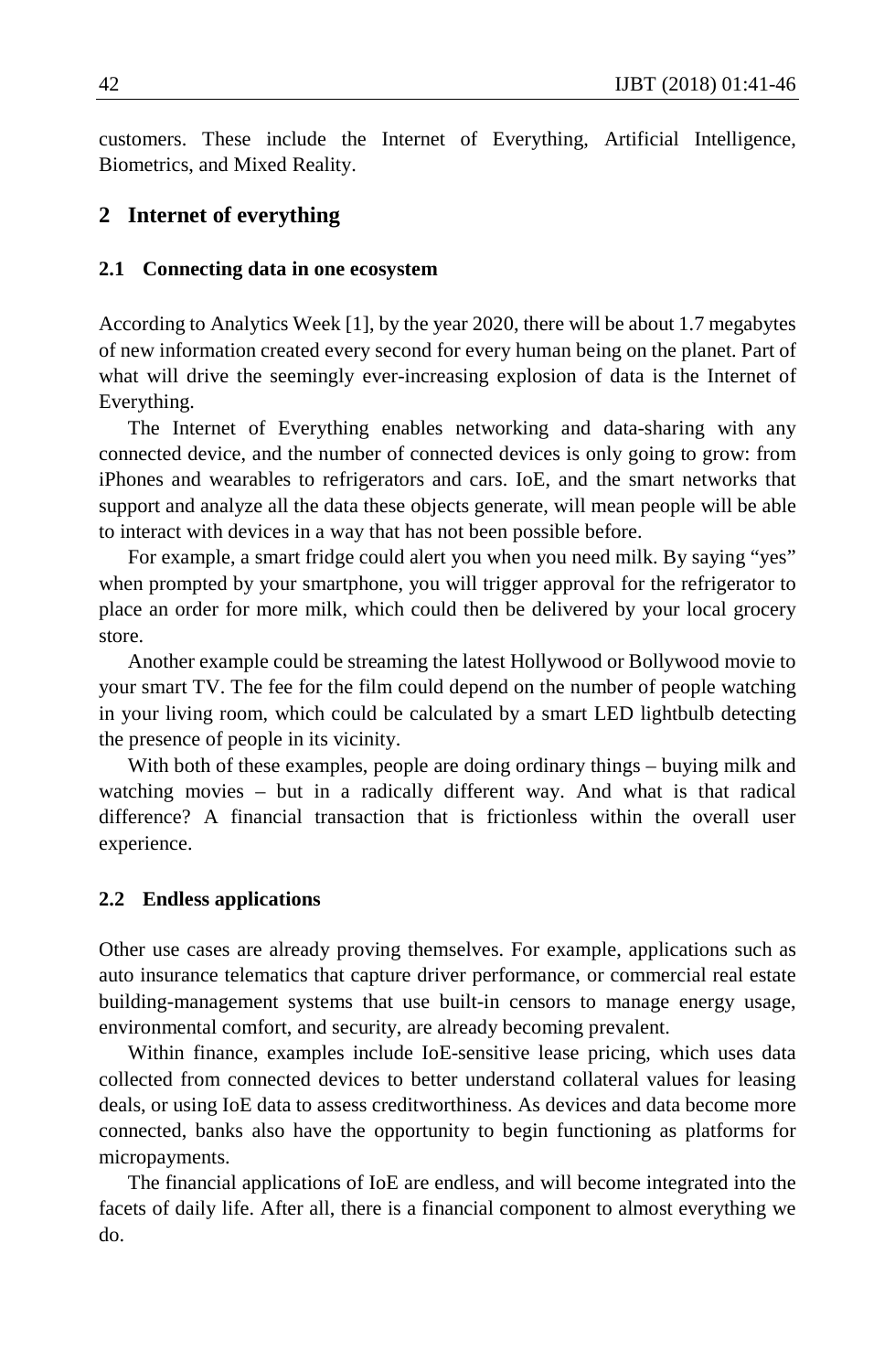### **2.3 Overcoming fraud and avoiding risk**

Of course, smart technology never comes risk-free. The ability to clone IoE devices or take control of them could lead to disastrous effects for our connected world. Enacting encryption, privacy policies and compliance programs is therefore critical. While financial institutions are building applications with security in mind, customers should review what types of authentication controls are available within their connected devices. Technology owners must continuously review their applications for vulnerabilities. As we see an increased number of connected devices being built, it's more important than ever for vendors to build in strong authentication controls during the development stage.

## **3 Artificial intelligence**

#### **3.1 Existing data, new experiences**

Artificial Intelligence (AI) enables us to use data in a whole new way. We are exploring ways to use AI to deliver insightful and personalized experiences for customers and team members. In a basic example, using a virtual personal assistant, customers could ask, "What is my checking account balance?"

But if a virtual assistant can also unlock your account after a fraud alert, or answer questions about fees and schedule upcoming payments, what else can it do? As AI evolves, expect to see increased enhancements to automated investment portfolios beyond traditional "robo-advisors." These computer-generated experts will evolve beyond simple rules-based models to understand complex financial issues and can help you set and achieve personalized short and long-term goals.

#### **3.2 Facebook Messenger AI Assistant**

We piloted an AI assistant within the Facebook Messenger platform with 5,000 customers and team members. AI can help augment the customer experience by bringing a "best of both worlds" approach: high-performance AI technology enhancing the personal touch of a human banker. Our chatbot [2] for Messenger pilot has provided an excellent opportunity to innovate on platforms customers use on a daily basis giving them options on when, where and how they want to be served.

Customers who are looking for information can direct message to the virtual banking assistant and engage in an interactive chat. The assistant can aid with queries related to account balances and most recent transactions, or even more intricate information, like how much the customer spent on food last week or the location of the nearest ATM. With every interaction, the chatbot will become more conversational and ultimately transition more intricate conversations to a banker for a seamless customer experience.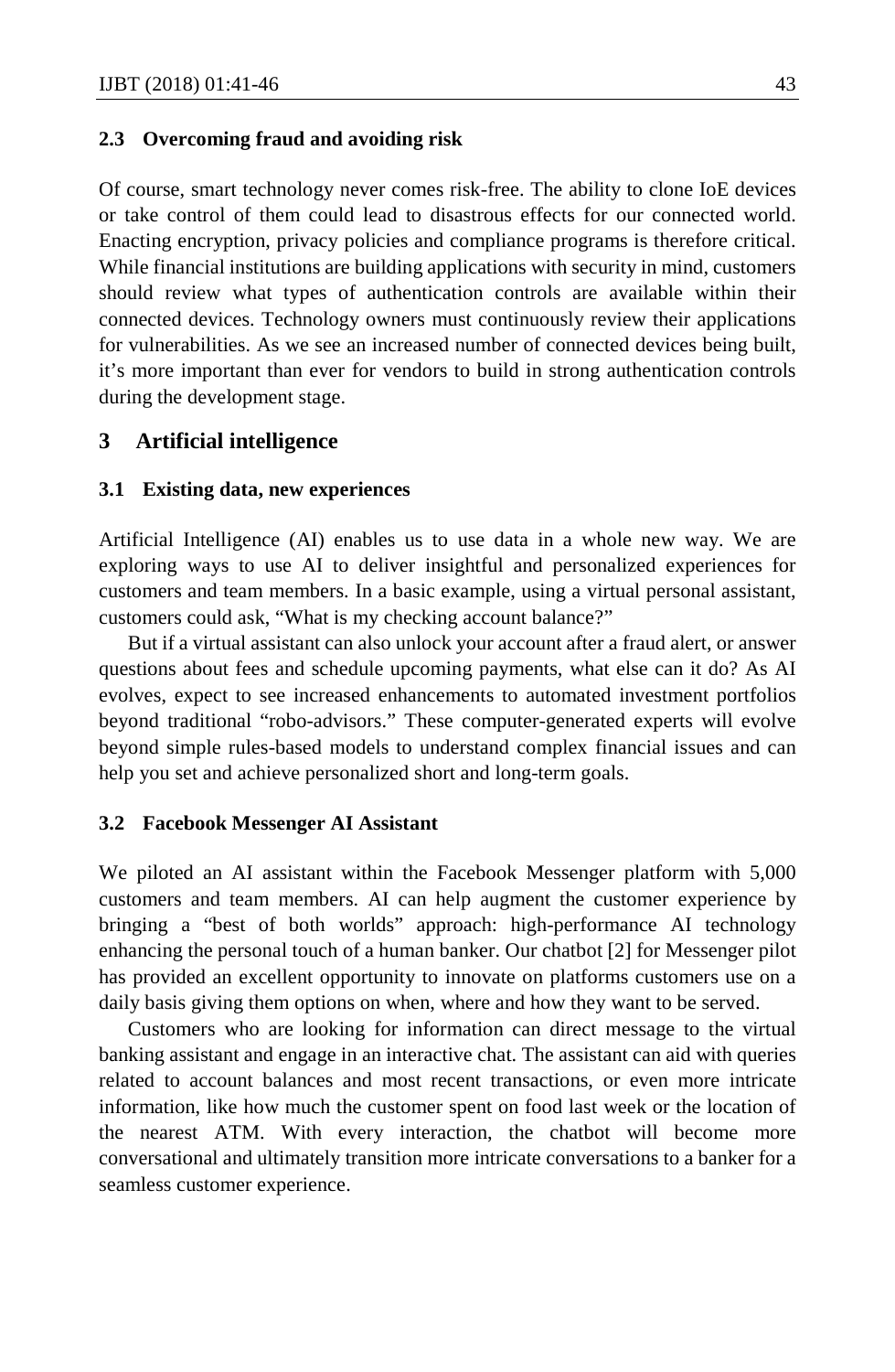In the future, how a bank interacts with its customers will depend on where and when the customer demands and expects. Fail to make yourself available on the customer's platform of choice? He or she will find a bank that will.

#### **3.3 Overcoming concerns**

Sceptics usually have some reservations around AI. One is that the advancement of AI – particularly in the form of process automation – will replace people in their jobs. In reality, AI will primarily eliminate the tasks that are monotonous and don't require a human touch. In this way, it's actually more likely AI will improve the workforce, helping people to be more efficient and freeing them up to deliver higher value work.

AI technology has the potential to become "creepy," acting like Big Brother and peering in on our lives. To quell these concerns, it's key that institutions use AI to address customer experience pain points, offering solutions that are timely, useful, and relevant.

But most important of all, for AI to deliver on its promise, customers must opt in to the service, knowing that there is a tradeoff between providing personal details and a seamless experience. If AI experiences are delivered to the customer without their buy-in, that is when the creepiness factor can negate the whole objective.

#### **3.4 There will always be risks**

These concerns aside, AI does pose risks that need to be addressed by the industry. Like any technology, AI is sure to meet unforeseen security vulnerabilities. It's crucial that policy and rules around customer interaction, data usage and privacy are in place, as well as a plan to mitigate reputation and regulatory risk.

Even with these safeguards, it remains to be seen how people will interact with AI. As with any technology, generations will take to advancement in varying degrees. The type of product and its applications will also likely determine the consistency of adoption, depending on how natural it feels for customers to integrate the new service into their lives. Financial services firms hoping to integrate AI should focus not just on making AI work, but making it work in a way that's meaningful and comfortable for customers.

## **4 Biometrics**

#### **4.1What you know, what you have, what you are**

The death of the password is almost upon us. As major companies have experienced breach after breach, they are looking to secure their systems by ensuring people can gain access not by what they know (passwords) but what they have (cell phones or tokens) and increasingly, what they are (fingerprints or eye scans).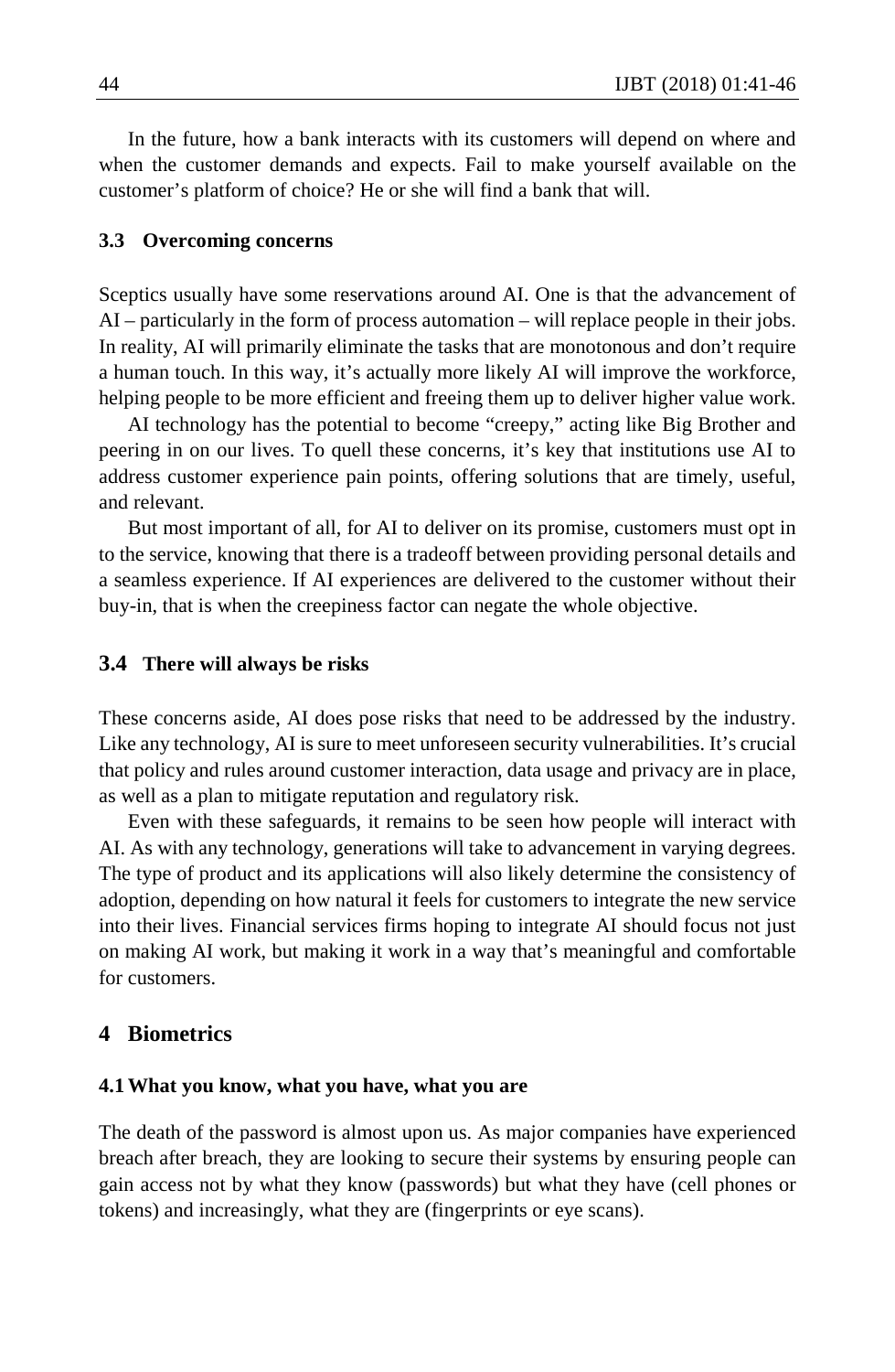Biometric authentication aims to make a user's body the new password, and it is already becoming a common part of our lives, from airports to smartphones. Some companies are ahead of the curve and have already implemented biometrics in financial services applications. A common example of this is Apple Pay, where a customer is required to use his or her fingerprint, or more recently, face recognition, to complete a transaction.

In the very near future, we are likely to see more types of biometric solutions in the market. These include voice authentication, either as a standalone verification method or in conjunction with another method such as voice and face recognition at the same time. Other methods could include using your heartbeat – a unique personal identifier – to provide access to your financial accounts. Or, in the category of "what you are" behavioral authentication, the gait of your walk or how you normally handle your phone. It's too soon to say when these new technologies may permanently replace the password.

#### **4.2 Biometric challenges**

What if you're in a loud room attempting to use voice authentication? Not an unlikely scenario. To be entirely fool-proof, technologists should offer multiple forms of authentication for situational use, and account for environmental settings like lighting and noise. These and other challenges in biometric adoption will be common, but while there are challenges, and they may slow down adoption for some people, the potential of biometrics makes it inevitable that everyone will use "what they are" to login one day very soon.

As with IoE and AI, data must be encrypted to protect customers. Privacy and compliance programs involving biometrics should be thorough and will need to work securely with existing applications. People need to feel comfortable that everything is secure before offering biometric information as a form of authentication, because it's not something that can be changed like a password.

#### **4.3 Better security, better experience**

These challenges aside, no matter what particular kind of authentication method a company uses, biometrics breaks the security trend of the past 10 to 20 years – that increasing security results in a worse user experience. First, there were passwords, next, there were more complicated passwords, and then, there were tokens. Each step increased security but decreased convenience. Biometrics means, we can deliver on two key goals – increase security for our customers and deliver a more seamless and convenient user experience.